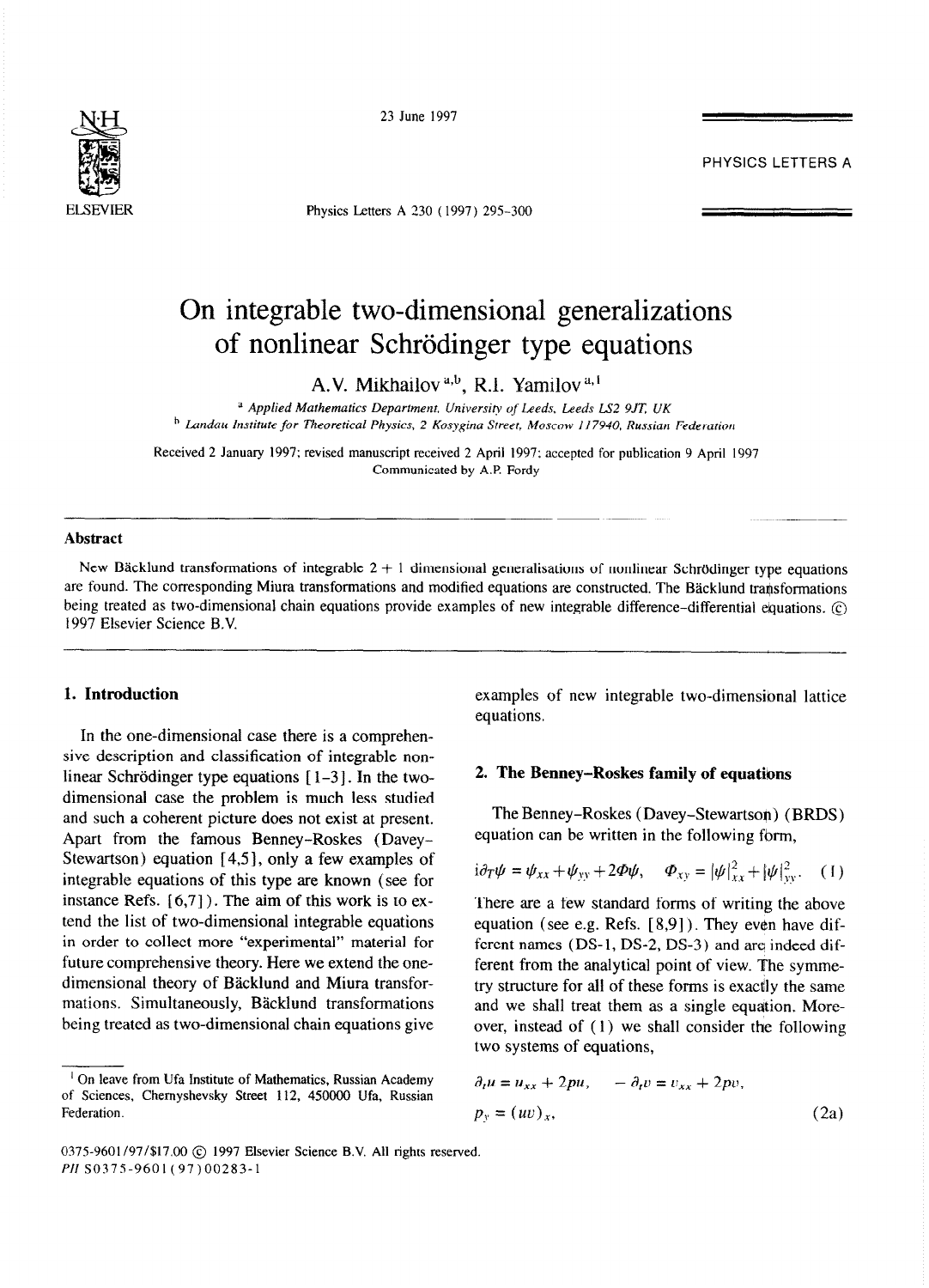$$
\partial_{\tau} u = u_{yy} + 2qu, \qquad -\partial_{\tau} v = v_{yy} + 2qv,
$$
  
\n
$$
q_x = (uv)_y.
$$
\n(2b)

It is known that Eqs.  $(2)$  are integrable  $[9]$ . Eqs.  $(2)$ are compatible and any linear combination of them is integrable. The BRDS equation ( 1) is nothing but the **sum** of these flows 2. They have the same algebra of higher symmetries, Bäcklund and Miura transformations. Moreover, both systems  $(2)$  have the same  $L$ operator

$$
L = \begin{pmatrix} \partial_x & -v \\ u & \partial_y \end{pmatrix} \tag{3}
$$

in the Lax representation  $[8]$ .

Following Ref.  $[10]$  (see also Refs.  $[11,12]$ ) we shall consider a sequence  $u_n$ ,  $v_n$ ,  $p_n$ ,  $q_n$  generated by an auto-Bäcklund transformation (adjacent sites with index n and  $n + 1$  are related by the Bäcklund transformation). Variables  $u_n, v_n, p_n, q_n, n \in \mathbb{Z}$  and their derivatives in x and y we shall call *the extended set of dynamical variables.* Variables *p*, *q* we shall call non*local,* because they cannot be locally expressed (without taking a quadrature) in terms of variables  $u, v$ which satisfy evolutionary equations. Presence of nonlocal variables is the important feature of integrable multidimensional equations. The corresponding *L* operator will also be indexed by n.

In the operator form the auto-Bäcklund transformation is defined by (cf. Ref. [ 131)

$$
W_n L_n = L_{n+1} W_n. \tag{4}
$$

One of the Bäcklund transformations  $[7,14]$  of  $(2)$  is nothing but the Darboux equation<sup>3</sup> (see for example Ref.  $[16]$ )

$$
\chi_{nxy} = \exp(\chi_{n+1} - \chi_n) - \exp(\chi_n - \chi_{n-1}), \qquad (5)
$$

where  $u_n = \exp \chi_n$ ,  $v_n = -\exp(-\chi_{n-1})$ . The corresponding operator  $W_n$  is of the form

$$
W_n = \begin{pmatrix} 0 & -\exp(-\chi_n) \\ \exp \chi_n & \partial_y - \partial_x + \chi_{nx} \end{pmatrix}.
$$
 (6)

One can consider  $(4)$ ,  $(6)$  as the Lax representation for  $(5)$  (cf. Ref. [15] where another representation has been given). The transformation (5) is explicit, because one can explicitly express  $u_{n+1}, v_{n+1}, u_{n+2}, v_{n+2}, \ldots$  in terms of  $u_n, v_n$  and their derivatives.

An implicit auto-Bäcklund transformation of  $(2)$ corresponds to (cf. Ref. [ I7 ] )

$$
W_n = \begin{pmatrix} 1 & -v_{n+1} \\ u_n & \partial_y - \partial_x - w_n \end{pmatrix}.
$$
 (7)

It follows from  $(3)$ ,  $(4)$ ,  $(7)$  that

$$
-u_{nx} = u_{n+1} + u_n w_n, \qquad (8a)
$$

$$
v_{nx} = v_{n-1} + v_n w_{n-1},
$$
 (8b)

$$
w_{ny} = (u_n v_{n+1})_x = u_n v_n - u_{n+1} v_{n+1}.
$$
 (8c)

We would like to emphasize that a new nonlocal dynamical variable  $w_n$  has been introduced in (7), (8). The prolongation of transformation  $(8)$  on nonlocal variables  $p_n, q_n$  is of the form

$$
p_n - p_{n+1} = w_{nx}, \quad q_n - q_{n+1} = (u_n v_{n+1})_y. \tag{9}
$$

The Bäcklund transformation  $(8)$  is a two-dimensional analog of

$$
-u_{nx} = u_{n+1} + \lambda_n u_n + u_n^2 v_{n+1},
$$
  

$$
v_{nx} = v_{n-1} + \lambda_{n-1} v_n + v_n^2 u_{n-1},
$$
 (10)

which is the Bäcklund transformation of the nonlinear Schrödinger equation (cf. Ref. [11]). Indeed, assuming  $x = y$  one can integrate Eq. (8c) and express  $w_n =$  $u_n v_{n+1} + \lambda_n$ , where  $\lambda_n$  is a constant of the integration. In the one-dimensional case  $w_n$  is the first nontrivial canonical conserved density (see Ref. [ 181) of Eqs. (10). The well known Bäcklund transformation of NLS (see for example Refs.  $[19,20]$ ),

$$
(u_{n+1} + u_n)_x = (u_{n+1} - u_n)
$$
  
\n
$$
\times [\lambda_n^2 - (u_{n+1} + u_n)(v_{n+1} + v_n)]^{1/2},
$$
  
\n
$$
(v_{n+1} + v_n)_x = (v_{n+1} - v_n)
$$
  
\n
$$
\times [\lambda_n^2 - (u_{n+1} + u_n)(v_{n+1} + v_n)]^{1/2},
$$
\n(11)

is nothing but a composition of two transformations. The first one is ( 10) and the second one can be obtained from (10) by an exchange  $u_n \leftrightarrow v_n$ . In (8) we

296

<sup>&</sup>lt;sup>2</sup> In order to make the notations consistent we have to change  $\partial_t + \partial_\tau \rightarrow i \partial_\tau$ , and assume that  $\psi = u, \psi^* = v, \Phi = p + q$ .

<sup>&</sup>lt;sup>1</sup> After Ref. [15], where the integrability of Eq. (5) was shown, this equation is often called the two-dimensjona1 Toda lattice. We consider that it would be more natura1 to call it after Darboux, which has discovered and used this equation at the beginning of the century.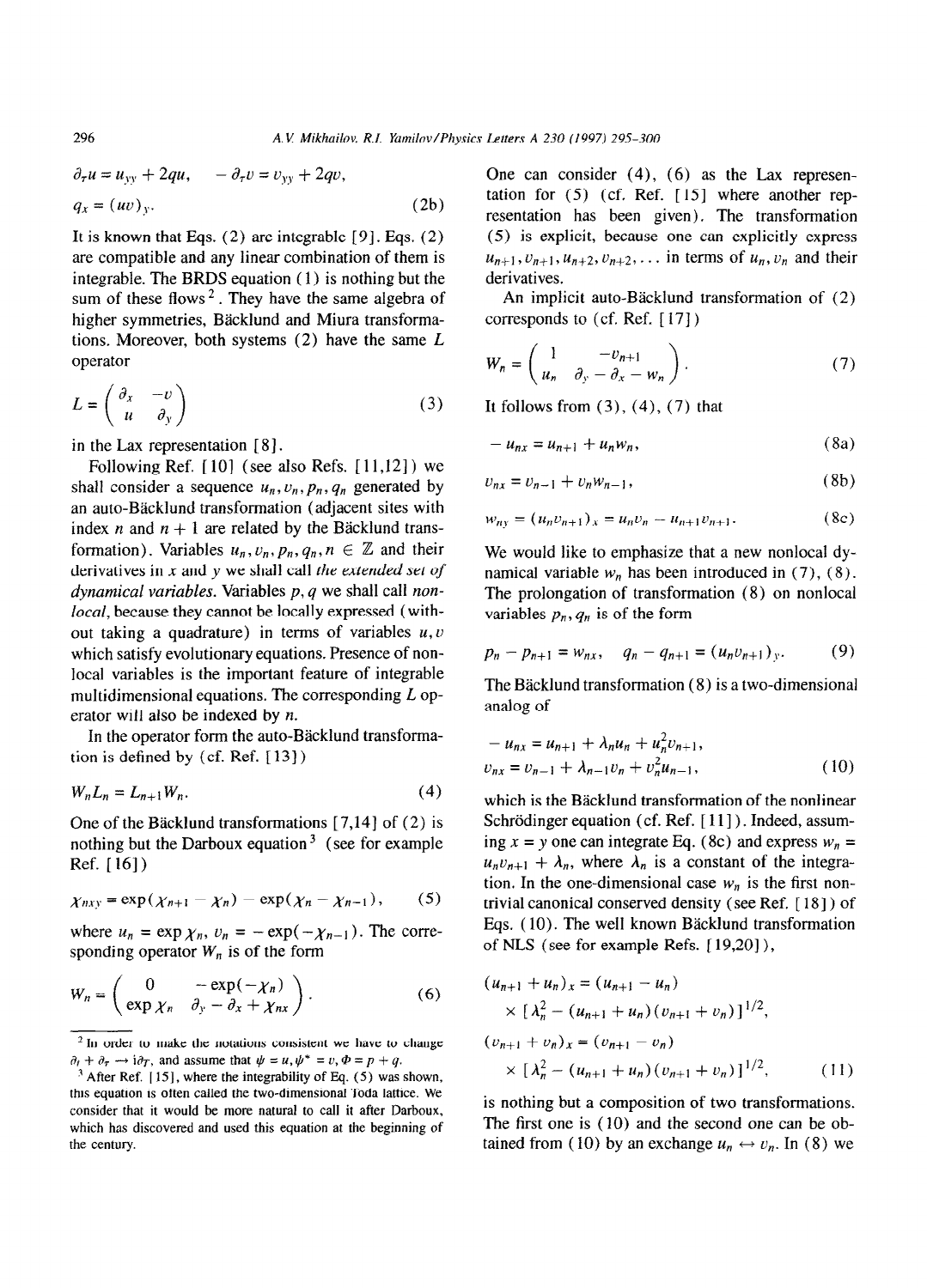dimensional case it can be absorbed in the definition system of equations (2a) in the new variables U, *V.* It of  $w_n$ , follows from (13) that

To our knowledge (8) is a new system of integrable two-dimensional lattice equations. It has infinitely many symmetries. Indeed, any member of the BRDS hierarchy is a symmetry of (8). The chain (8) defines the auto-Bäcklund transformation for both Eqs. (2) and any of their linear combinations. Eq. (8) is a generalization of the Darboux lattice (5). Indeed, let us make the following change of variables:  $u_n = \epsilon^n \exp(\psi_n)$ ,  $v_n = \epsilon^{-n} \exp(-\varphi_{n-1})$ . In the new variables Eqs. (8) are

$$
-\psi_{nx} = \epsilon \exp(\psi_{n+1} - \psi_n) + w_n,
$$
  
\n
$$
-\varphi_{nx} = \epsilon \exp(\varphi_n - \varphi_{n-1}) + w_n,
$$
  
\n
$$
w_{ny} = \exp(\psi_n - \varphi_{n-1}) - \exp(\psi_{n+1} - \varphi_n).
$$
 (12)

In the limit  $\epsilon \to 0$  the above equations turn into (5).

We shall follow a modern interpretation of Miura transformations  $[12]$ , namely, we shall treat them as invertible transformations in the extended set of dynamical variables generated by a sequence of auto-Backlund transformations. Let us consider the following transformation,

$$
U_n = u_n, \quad V_n = v_{n+1}, \tag{13}
$$

of the extended set. This transformation is obviously invertible. In the new variables chain equations (8) take the form

$$
-U_{nx} = U_{n+1} + U_n W_n, \quad V_{nx} = V_{n-1} + V_n W_n,
$$
  

$$
W_{ny} = (U_n V_n)_x = U_n V_{n-1} - U_{n+1} V_n.
$$
 (14)

It follows from the above system of equations that variables  $u_n, v_n$  can be expressed in terms of  $U_n, V_n$ ,

$$
u_n = U_n, \quad v_n = V_{n-1} = V_{nx} - V_n W_n, \tag{15}
$$

where

 $W_{ny} = (U_n V_n)_x.$ 

This defines a Miura transformation

$$
u = U
$$
,  $v = V_x - VW$ ,  $W_y = (UV)_x$ . (16)

do not have the "spectral" parameter  $\lambda_n$ . In the two- To find the transformed equations let us rewrite the

$$
U_{nt} = U_{nxx} + 2p_n U_n, \qquad -V_{nt} = V_{nxx} + 2p_{n+1} V_n,
$$

where

$$
p_{ny} = (U_n V_{n-1})_x, \quad p_{n+1,y} = (U_{n+1} V_n)_x.
$$

The variable  $V_{n-1}$  is already expressed in terms of  $U_n$ ,  $V_n$  (15). It follows from (14) that

$$
U_{n+1} = -(U_{nx} + U_n W_n). \tag{17}
$$

Thus the Miura transformation ( 16) of the system of equations (2a) is of the form

$$
U_t = U_{xx} + 2AU, \t -V_t = V_{xx} + 2BV,
$$
  
\n
$$
A_y = (UV_x - UWW)_x, \t B_y = -(W_x + UWW)_x,
$$
  
\n
$$
W_y = (UV)_x.
$$
 (18)

There are three "nonlocal" terms *A, B, W* in the above equation, but they are linearly dependent:  $A_y - B_y =$  $W_{XY}$ . Therefore introducing  $P = A + B$  we can rewrite Eqs. ( 18) in the form

$$
U_t = U_{xx} + U(P + W_x),
$$
  
\n
$$
-V_t = V_{xx} + V(P - W_x),
$$
  
\n
$$
P_y = (UV_x - VU_x - 2UVW)_x,
$$
  
\n
$$
W_y = (UV)_x.
$$
 (19)

The Miura transformation ( 16) of the system of equations (Zb) can be accomplished in a very similar way,

$$
U_{\tau} = U_{yy} + U(Q + (UV)_{y}),
$$
  
\n
$$
-V_{\tau} = V_{yy} + V(Q - (UV)_{y}),
$$
  
\n
$$
Q_{x} = (UV_{x} - VU_{x} - 2UWW)_{y},
$$
  
\n
$$
W_{y} = (UV)_{x}.
$$
\n(20)

The BRDS equation is a two-dimensional integrable generalisation of the nonlinear Schrödinger equation  $(NLS)$ , but Eqs.  $(19)$ ,  $(20)$  and any of their linear combinations are corresponding generalizations of one of three well known derivative nonlinear Schrödinger equations DNLS1 [21]. The Miura transformation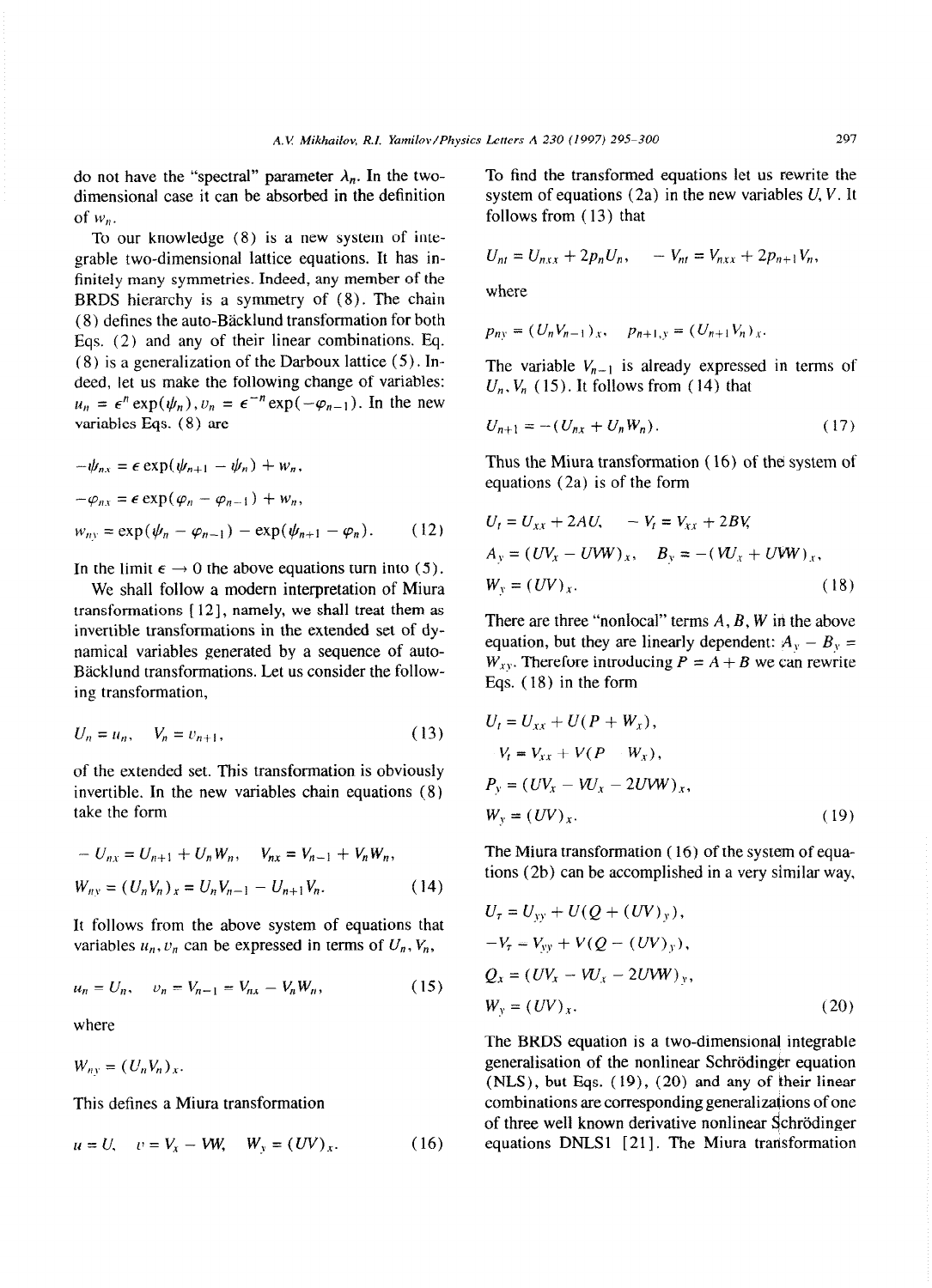(16) is a two-dimensional generalization of the corresponding one-dimensional transformation [2]. It is known [12] that there are two Miura transformations that link NLS and **DNLSl .** To construct the second Miura transformation we express variables  $u =$  $u_{n+1}$ ,  $v = v_{n+1}$  in terms of  $U = U_n$ ,  $V = V_n$ . It follows from (13)  $u_{n+1} = U_{n+1}$ ,  $v_{n+1} = V_n$  and from (17) that

$$
u = -(U_x + UW), \quad v = V \tag{21}
$$

This is the second Miura transformation linking Eqs.  $(2)$  and  $(19)$ ,  $(20)$ .

The action of the Miura transformation can be prolonged on the nonlocal variables (cf. Ref. [7]). The first Miura transformation ( 16) gives

$$
2p = P + W_x, \quad 2q = Q + (UV)_y; \tag{22}
$$

the prolongation of the second transformation (21) is of the form

$$
2p = P - W_x, \quad 2q = Q - (UV)_y. \tag{23}
$$

We would like to emphasize that together with the Miura transformations ( 16), (21) we have the Backlund transformations of the modified equations ( 19), (20). The Backlund transformations are given in the form of the chain equations ( 14).

## 3. Two **other examples**

It was shown in Ref. [7] that another derivative nonlinear Schrödinger equation DNLS2 [22],

$$
u_t = u_{xx} + 2uvw_x, \quad -v_t = -v_{xx} + 2uvw_x, \quad (24)
$$

and the Kaup equation [23]

$$
u_t = u_{xx} + 2(u+v)u_x,-v_t = -v_{xx} + 2(u+v)v_x,
$$
 (25)

also have integrabie two-dimensional generalizations [7]. In this section we shall give implicit auto-Bäcklund transformation of these two-dimensional equations. The Bäcklund transformations themselves are new integrable two-dimensional systems of chain equations. As above, we shall construct Miura transformations and the corresponding modified equations.

Let us start with the DNLS2 equation. It has two different integrable two-dimensional generalizations [71,

$$
u_t = u_{xx} + 2pu_x, \t -v_t = v_{xx} - 2pv_x, p_y = (uv)_x,
$$
\t(26a)

$$
u_{\tau} = u_{yy} + u((uv)_{y} + q), \quad -v_{\tau} = v_{yy} - v((uv)_{y} - q),
$$
  
\n
$$
q_{x} = (vu_{x} - uv_{x})_{y}.
$$
\n(26b)

We have checked that they are compatible and that any linear combination of these flows is integrable. An explicit auto-Bäcklund transformation for Eqs. (26) has been found in Ref. [7]. The implicit auto-Bäcklund transformation of the DNLS2 Eq. (24) is of the form **[11,241** 

$$
u_{nx} = w_n (u_{n+1} - u_n), \quad v_{nx} = w_{n-1} (v_n - v_{n-1}),
$$
  

$$
w_n = u_n v_{n+1} + \lambda_n.
$$
 (27)

The first canonical density of (27) is  $w_n = u_n v_{n+1} + \lambda_n$ . Now, comparing  $(27)$  with  $(10)$  and  $(8)$ , it is easy to guess that the two-dimensional generalisation of (27) is of the form

$$
u_{nx} = w_n (u_{n+1} - u_n), \quad v_{nx} = w_{n-1} (v_n - v_{n-1}),
$$
  
\n
$$
w_{ny} = (u_n v_{n+1})_x.
$$
\n(28)

A routine check that (28) represents a true Backlund transformation of (26) was quite tedious and we used a computer with a symbolic software (Mathematica) to accomplish this verification. System  $(28)$  is a new integrable two-dimensional chain equation.

Like the case of the BRDS equation, the invertible change of variables ( 13) leads to a Miura transformation

$$
u = U, \quad v = V - V_x/W,
$$
\n(29)

where  $W_y = (UV)_x$ . This Miura transformation links (26) and the corresponding modified equations,

$$
U_t = U_{xx} + U_x (2W - (\log W)_x + P),
$$
  
-V\_t = V\_{xx} - V\_x (2W + (\log W)\_x + P),  

$$
P_y = [(W_x - UV_x)/W]_x, \quad W_y = (UV)_x,
$$
 (30)  

$$
U_\tau = U_{yy} + U((UV)_y + Q),
$$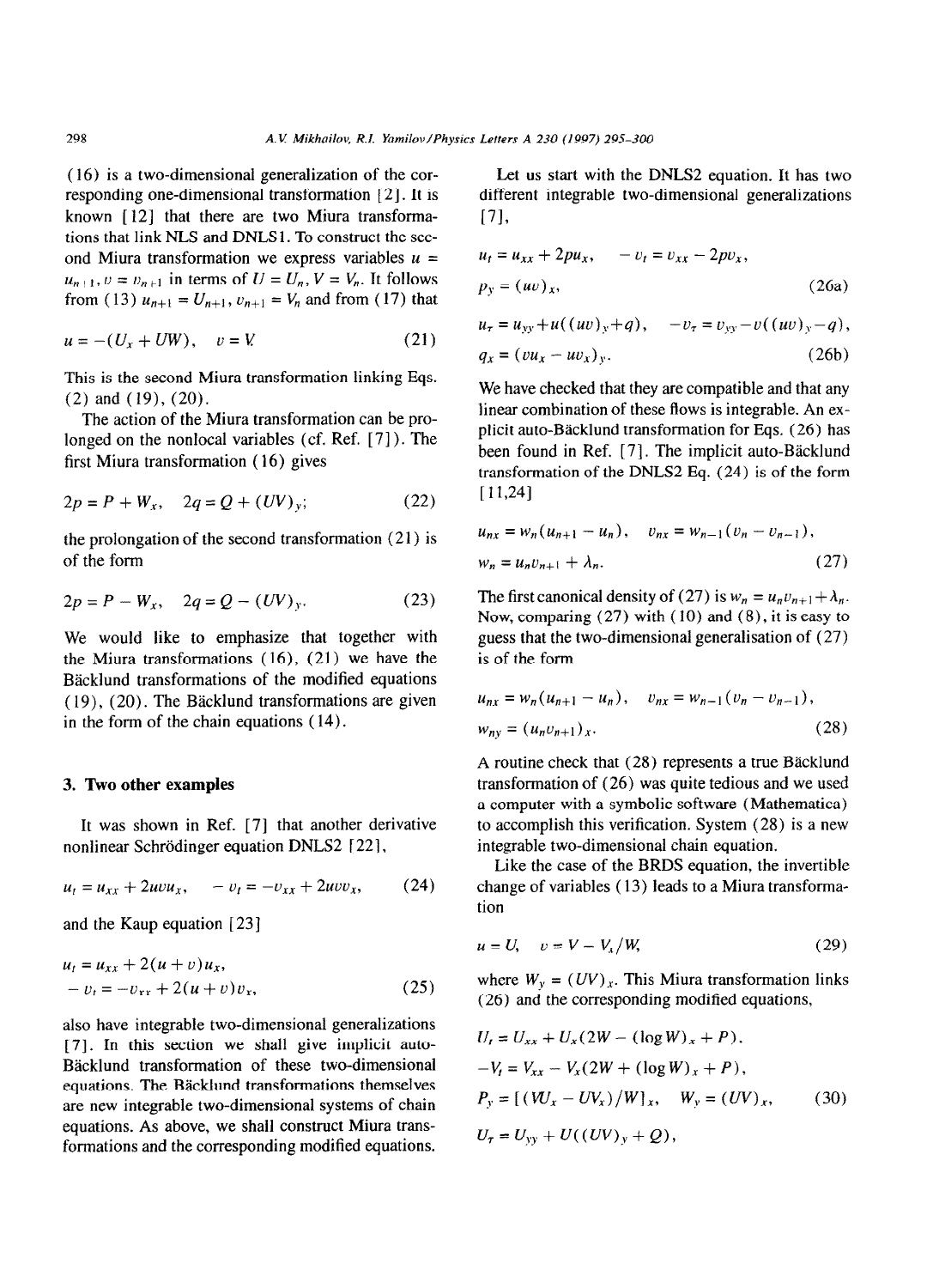$$
-V_{\tau} = V_{yy} - V((UV)_{y} - Q),
$$
  
\n
$$
Q_{x} = (W_{x} - UV_{x} - 2U_{x}V_{x}/W)_{y},
$$
  
\n
$$
W_{y} = (UV)_{x}.
$$
\n(31)

The second Miura transformation which links  $(26)$ and  $(30)$ ,  $(31)$  is of the form

$$
u = U + U_x/W, \quad v = V \tag{32}
$$

Another example is a two-dimensional generalization of the Kaup equation. There are two integrable generalizations of this equation (see for example Ref. [ 71, in a slightly different form the first equation has been previously found in Ref. [6], the second one in Ref. /251)

$$
u_{t} = u_{xx} + 2pu_{x}, \t -v_{t} = v_{xx} - 2pv_{x},
$$
  
\n
$$
p_{y} = (u + v)_{x}, \t (33a)
$$
  
\n
$$
u_{\tau} = u_{yy} + (u^{2} + uv)_{y} + q,
$$

$$
-v_{\tau} = v_{yy} - (v^2 + uv)_y + q,
$$
  
\n
$$
q_x = (vu_x - uv_x)_y.
$$
\n(33b)

We found the following implicit auto-Bäcklund transformation of  $(33)$ ,

$$
u_{nx} = w_n (u_{n+1} - u_n), \quad v_{nx} = w_{n-1} (v_n - v_{n-1}),
$$
  

$$
w_{ny} = (u_n + v_{n+1})_x.
$$
 (34)

Again, it is a simple generalisation of the known one-dimensional auto-Bäcklund transformation of the Kaup equation  $(25)$  [11,24] (in the one-dimensional case  $w_n = u_n + v_{n+1}$  is the first canonical density). By direct computation we have verified the fact that  $(34)$  defines a Bäcklund transformation of  $(33)$ .

The invertible transformation ( 13) gives the following Miura transformation,

$$
u = U, \quad v = V - V_x/W,\tag{35}
$$

which links Eqs. (33) with

$$
U_t = U_{xx} + U_x (2W - (\log W)_x + P),
$$
  
\n
$$
-V_t = V_{xx} - V_x (2W + (\log W)_x + P),
$$
  
\n
$$
P_y = [(U_x - V_x)/W]_x, \quad W_y = (U + V)_x,
$$
 (36)  
\n
$$
U_\tau = U_{yy} + (U^2 + UV)_y + Q,
$$

$$
-V_{\tau} = V_{yy} - (V^2 + UV)_y + Q,
$$
  
\n
$$
Q_x = (W_x - UV_x - 2U_xV_x/W)_y,
$$
  
\n
$$
W_y = (U + V)_x.
$$
\n(37)

The second Miura transformation that links  $(33)$  with (36), (37) is of the form

$$
u = U + U_x/W, \quad v = V \tag{38}
$$

# 4. **Conclusions**

We have found implicit auto-Bäcklund transformations  $(8)$ ,  $(28)$ ,  $(34)$  of the Benney-Roskes equation (2), two-dimensional generalizations of the DNLS2 (26) and Kaup (33) equations respectjvely. The explicit auto-Bäcklund transformations of these equations which were recently found in Ref. [j7] can be obtained as degenerations of our implicit ones. Eqs.  $(8)$ ,  $(28)$ ,  $(34)$  themselves are new integrable twodimensional lattice equations. Using these implicit auto-Bäcklund transformations we have constructed Miura transformations  $(16)$ ,  $(21)$ ,  $(29)$ ,  $(\frac{1}{2})$ ,  $(35)$ ,  $(38)$  and the corresponding modified Eqs.  $(19)$ .  $(20)$ ,  $(30)$ ,  $(31)$ ,  $(36)$ ,  $(37)$ . The latter equations are new integrable examples of two-dimensional generalizations of NLS-type equations. In the onedimensional case there are three well known **forms**  of DNLS, namely the equation found by Kaup and Newell  $[26]$ , the equation of Chen, Lee and Liu  $[22]$ and the equation of Ablowitz and Segur  $[21]$ . Up to so-called symmetrical transformations all of these equations are equivalent  $[2]$ . A two-dimensional generalization  $(26)$  of the Chen-Lee-Liu equation  $(24)$ (DNLS2) has been recently found in Ref. [7], generalizations of the Ablowitz-Segur equation (DNLS1) are  $(19)$ ,  $(20)$ . We have found a two-dimensional generalization of the third DNLS equation (Kaup-Newell equation) in a way a little bit different which we will publish in our next paper. Existence of a twodimensional analog of symmetrical transformations is still an open problem.

#### **Acknowledgement**

One of the authors (R.Y.) is pleased to acknowledge the NATO-Royal Society Fellowship Programme for